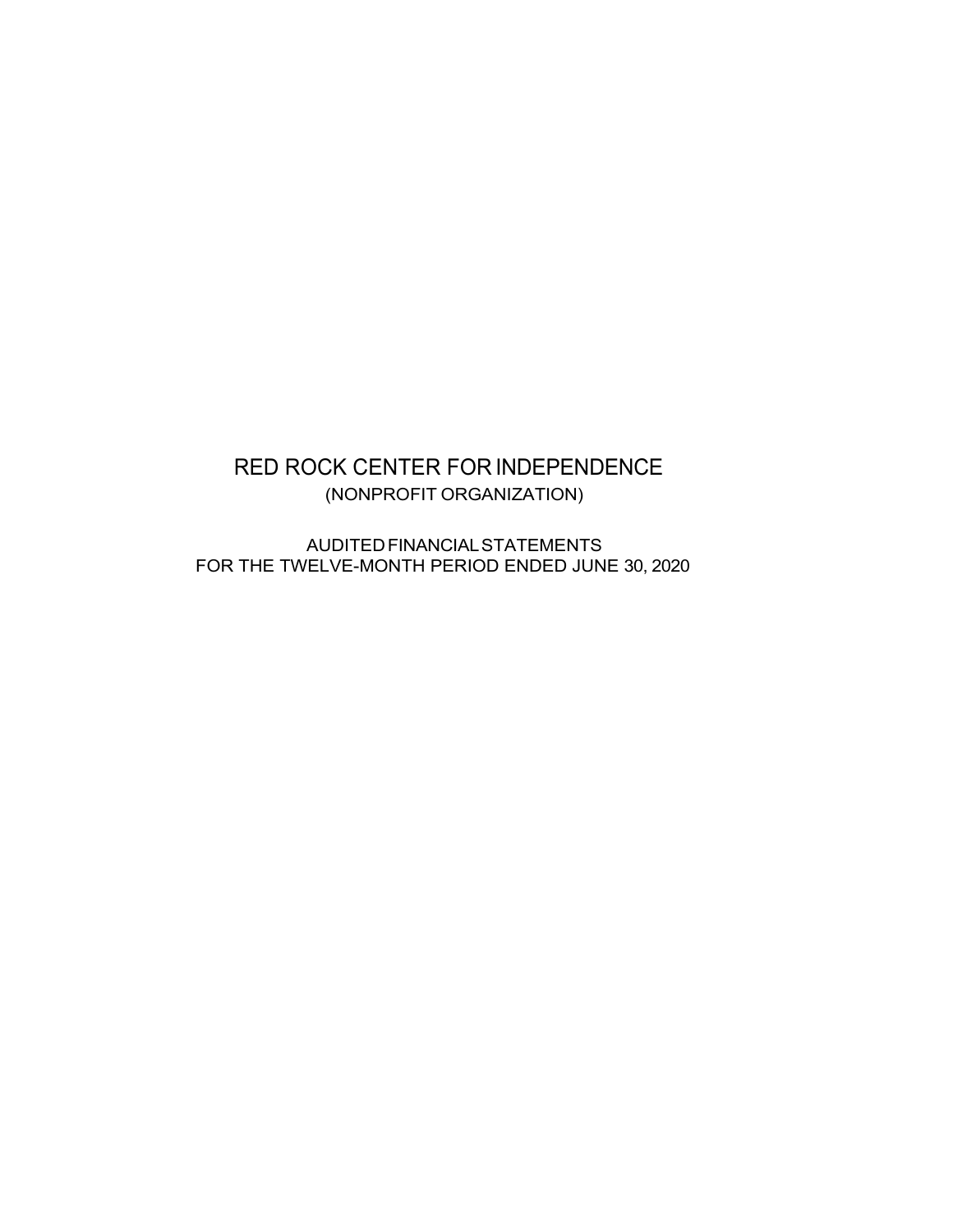#### RED ROCK CENTER FOR INDEPENDENCE

### TABLE OF CONTENTS

| Financial Statements:                                      |  |
|------------------------------------------------------------|--|
|                                                            |  |
|                                                            |  |
|                                                            |  |
|                                                            |  |
|                                                            |  |
|                                                            |  |
| Report on Internal Control Over Financial Reporting and on |  |

| Compliance and Other Matters Based on an Audit of Financial |  |
|-------------------------------------------------------------|--|
| Statements Performed in Accordance with Government          |  |
|                                                             |  |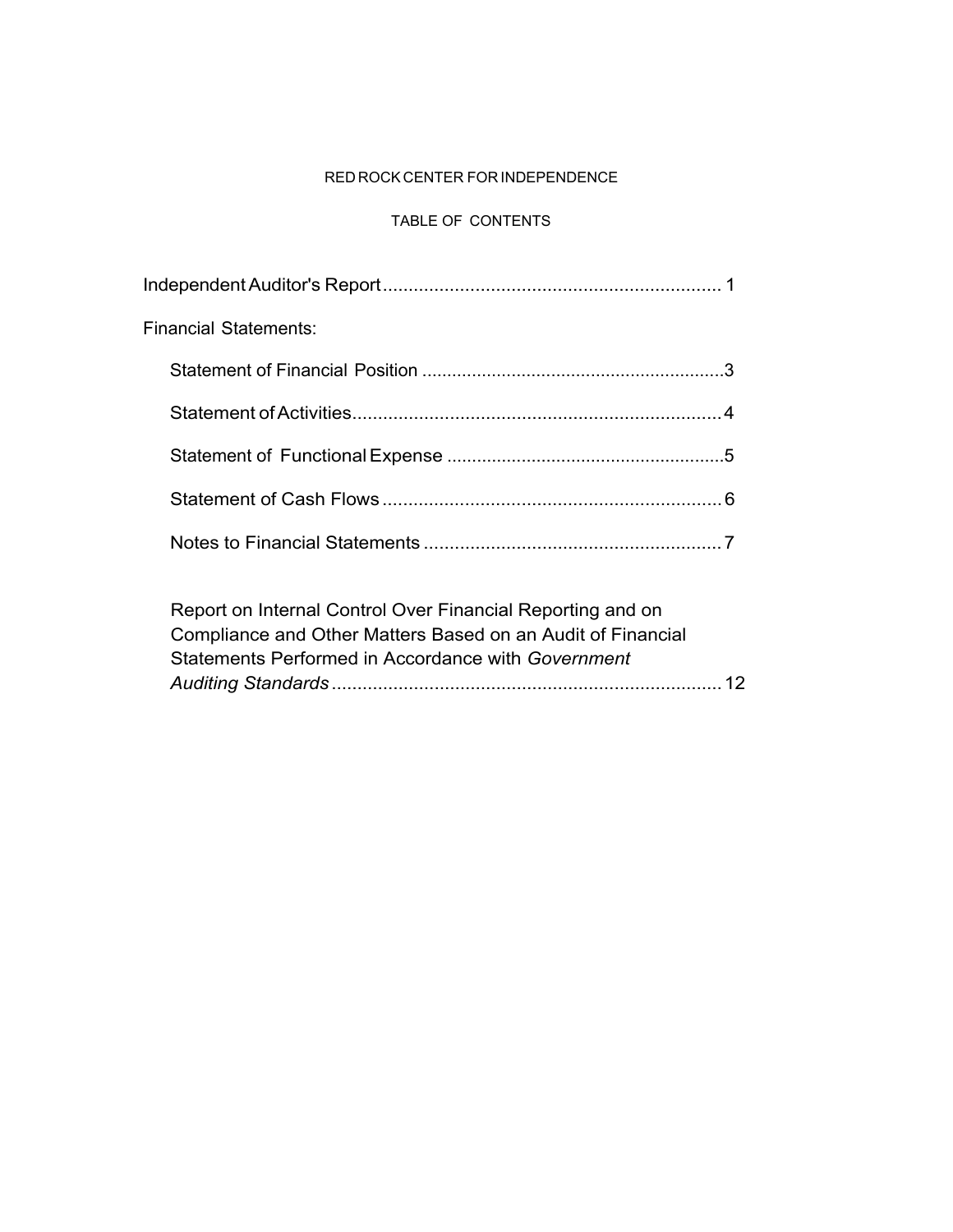# HAFEN BUCKNER

**Certified Public Accountants 90 East 200 North** 

 **St. George, UT 84770 hbeg.com (435) 673-6167** 

#### INDEPENDENT AUDITOR'S REPORT

To the Board of Directors Red Rock Center for Independence

#### **Report on the Financial Statements**

We have audited the accompanying financial statements of Red Rock Center for Independence (a nonprofit organization), which comprise the statement of financial position as of June 30, 2020, and the related statements of activities, functional expenses, and cash flows for the twelve-month period then ended, and the related notes to the financial statements.

#### *Management's Responsibility for the Financial Statements*

Management is responsible for the preparation and fair presentation of these financial statements in accordance with accounting principles generally accepted in the United States of America; this includes the design, implementation, and maintenance of internal control relevant to the preparation and fair presentation of financial statements that are free from material misstatement, whether due to fraud or error.

#### *Auditor's Responsibility*

Our responsibility is to express an opinion on these financial statements based on our audit. We conducted our audit in accordance with auditing standards generally accepted in the United States of America and the standards applicable to financial audits contained in *Government Auditing Standards*, issued by the Comptroller General of the United States. Those standards require that we plan and perform the audit to obtain reasonable assurance about whether the financial statements are free from material misstatement.

An audit involves performing procedures to obtain audit evidence about the amounts and disclosures in the financial statements. The procedures selected depend on the auditor's judgment, including the assessment of the risks of material misstatement of the financial statements, whether due to fraud or error. In making those risk assessments, the auditor considers internal control relevant to the entity's preparation and fair presentation of the financial statements in order to design audit procedures that are appropriate in the circumstances, but not for the purpose of expressing an opinion on the effectiveness of the entity's internal control. Accordingly, we express no such opinion. An audit also includes evaluating the appropriateness of accounting policies used and the reasonableness of significant accounting estimates made by management, as well as evaluating the overall presentation of the financial statements.

We believe that the audit evidence we have obtained is sufficient and appropriate to provide a basis for our audit opinion.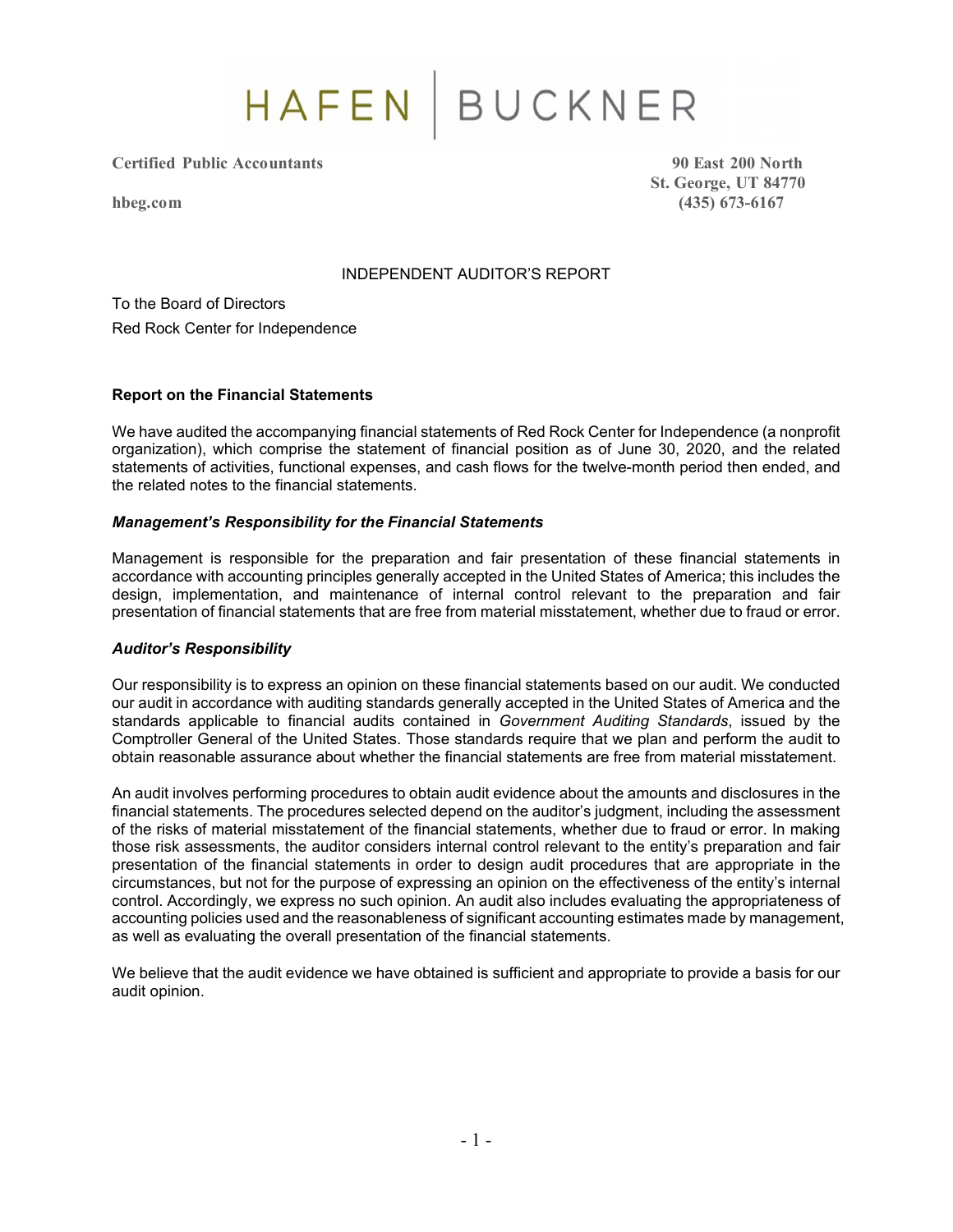#### *Opinion*

In our opinion, the financial statements referred to above present fairly, in all material respects, the financial position of Red Rock Center for Independence as of June 30, 2020, and the changes in its net assets and its cash flows for the twelve-month period then ended in accordance with accounting principles generally accepted in the United States of America.

#### *Other Information*

#### **Other Reporting Required by** *Government Auditing Standards*

In accordance with *Government Auditing Standards*, we have also issued our report dated November 13, 2020 on our consideration of Red Rock Center for Independence's internal control over financial reporting and on our tests of its compliance with certain provisions of laws, regulations, contracts, and grant agreements and other matters. The purpose of that report is to describe the scope of our testing of internal control over financial reporting and compliance and the results of that testing, and not to provide an opinion on internal control over financial reporting or on compliance. That report is an integral part of an audit performed in accordance with *Government Auditing Standards* in considering Red Rock Center for Independence's internal control over financial reporting and compliance.

Hafen, Buckner, Evered, & Graf, AC

Hafen, Buckner, Everett & Graff, P.C. St. George, Utah November 13, 2020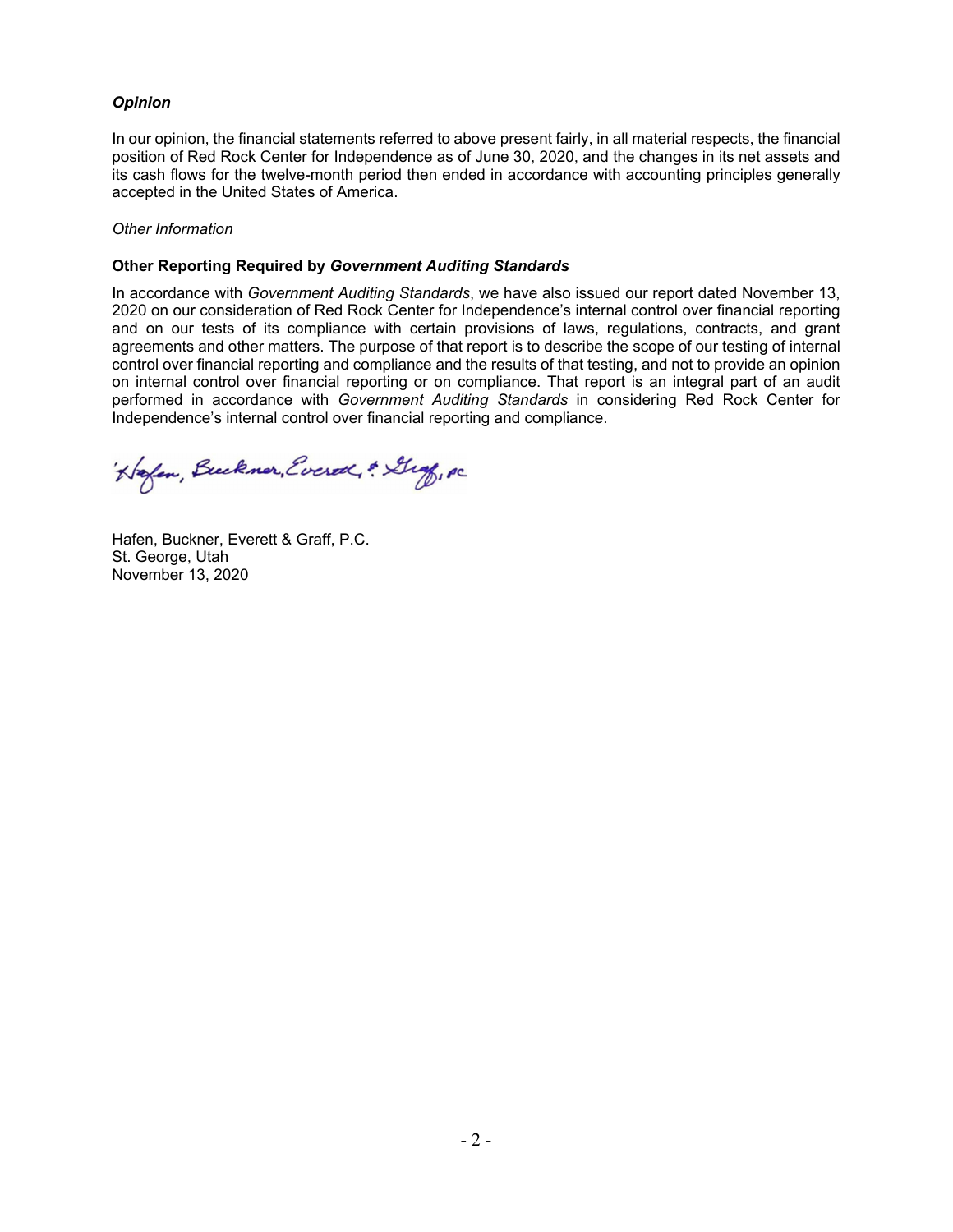### **RED ROCK CENTER FOR INDEPENDENCE Statement of Financial Position As of June 30, 2020**

# **Assets**

| <b>Current Assets:</b>                  |               |
|-----------------------------------------|---------------|
| Cash and cash equivalents               | \$<br>206,333 |
| Grants receivable                       | 93,079        |
| Other receivables                       | 4,145         |
| Prepaid assets                          | 10,458        |
|                                         |               |
| <b>Total current assets</b>             | 314,015       |
| <b>Fixed Assets:</b>                    |               |
| Property and equipment                  | 382,261       |
| Accumulated depreciation                | (259,942)     |
|                                         |               |
| <b>Total fixed assets</b>               | 122,319       |
|                                         |               |
| <b>Total assets</b>                     | \$<br>436,334 |
| <b>Liabilities and net assets</b>       |               |
| <b>Current Liabilities:</b>             |               |
| Accounts payable                        | \$<br>2,459   |
| Payroll liabilities                     | 15,209        |
| Accrued vacation                        | 21,380        |
| Refundable Advances                     | 35,945        |
| <b>Total current liabilities</b>        |               |
|                                         | 74,993        |
| <b>Total liabilities</b>                | 74,993        |
| <b>Net assets</b>                       |               |
|                                         |               |
| <b>Without Donor Restrictions</b>       | 361,341       |
| <b>With Donor Restrictions</b>          |               |
|                                         |               |
| Total net assets                        | 361,341       |
|                                         |               |
| <b>Total liabilities and Net assets</b> | \$<br>436,334 |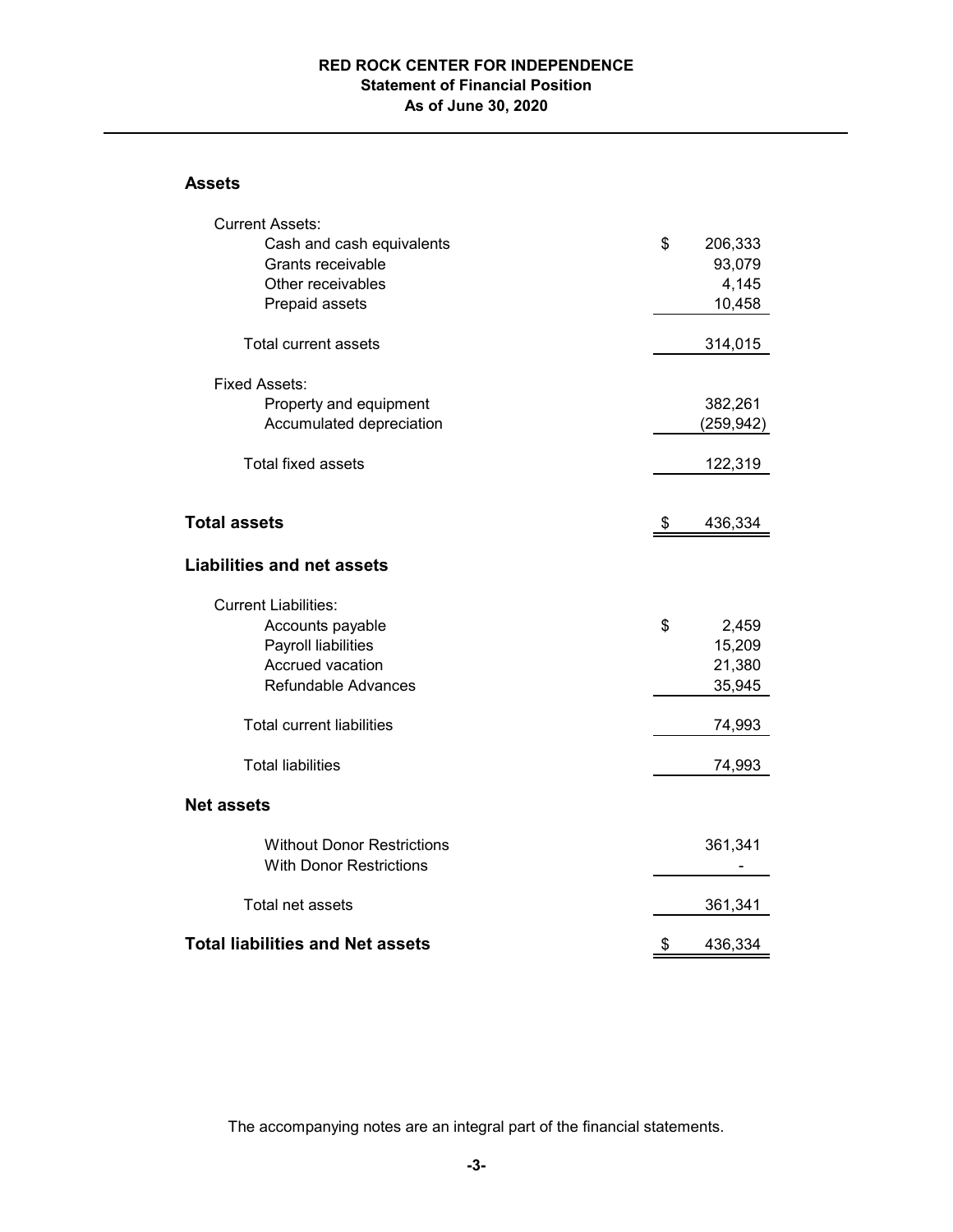## **RED ROCK CENTER FOR INDEPENDENCE Statement of Activities For the Twelve-Months Ended June 30, 2020**

|                                          | Without<br><b>Donor</b><br><b>Restriction</b> |         | <b>With</b><br><b>Donor</b><br><b>Restriction</b> |            | <b>Total</b>  |  |
|------------------------------------------|-----------------------------------------------|---------|---------------------------------------------------|------------|---------------|--|
| Revenues, gains, and other support:      |                                               |         |                                                   |            |               |  |
| Grant income                             | \$                                            |         | \$                                                | 942,454    | \$<br>942,454 |  |
| Contribution income                      |                                               | 11,002  |                                                   |            | 11,002        |  |
| Other income                             |                                               | 10,349  |                                                   |            | 10,349        |  |
| <b>Fundraisers</b>                       |                                               | 2,250   |                                                   |            | 2,250         |  |
| Interest income                          |                                               |         |                                                   |            |               |  |
| Net gain (loss) on asset disposal        |                                               | (70)    |                                                   |            | (70)          |  |
| Satisfaction of grant restriction        |                                               | 942,454 |                                                   | (942, 454) |               |  |
| Total revenues, gains, and other support |                                               | 965,985 |                                                   |            | 965,985       |  |
| <b>Expenses and losses:</b>              |                                               |         |                                                   |            |               |  |
| Program services:                        |                                               |         |                                                   |            |               |  |
| Independent living                       |                                               | 756,708 |                                                   |            | 756,708       |  |
| Support services:                        |                                               |         |                                                   |            |               |  |
| Management and general expenses          |                                               | 205,399 |                                                   |            | 205,399       |  |
| Fund-raising                             |                                               | 1,222   |                                                   |            | 1,222         |  |
| Total expenses and losses                |                                               | 963,329 |                                                   |            | 963,329       |  |
| Change in net assets                     |                                               | 2,656   |                                                   |            | 2,656         |  |
| Net assets at beginning of year          |                                               | 358,685 |                                                   |            | 358,685       |  |
| Net assets at end of year                |                                               | 361,341 | \$                                                |            | \$<br>361,341 |  |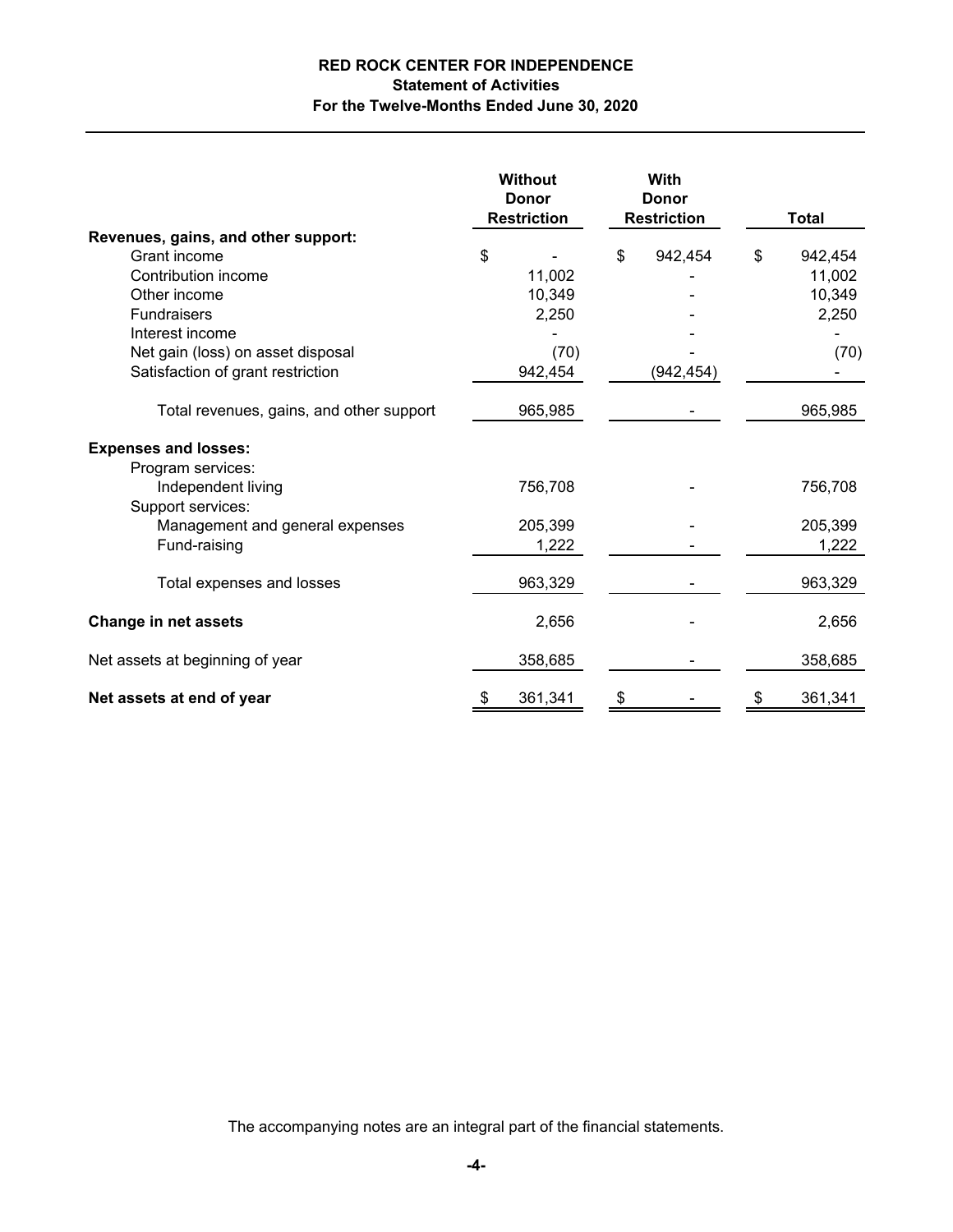#### **RED ROCK CENTER FOR INDEPENDENCE Statement of Functional Expenses for the Twelve-Months Ended June 30, 2020**

| <b>Expense Category</b>                 |    | Independent<br>Living | Management<br>& General | Total                 |  |
|-----------------------------------------|----|-----------------------|-------------------------|-----------------------|--|
| Communication<br>Conferences & Training | \$ | 12,803<br>9,899       | \$<br>4,320             | \$<br>17,123<br>9,899 |  |
| Depreciation                            |    | 25,430                |                         | 25,430                |  |
| Dues & Fees                             |    | 15,989                | 365                     | 16,354                |  |
| Equipment                               |    | 9,943                 |                         | 9,943                 |  |
| Insurance                               |    | 18,123                | 1,133                   | 19,256                |  |
| Postage                                 |    | 2,509                 |                         | 2,509                 |  |
| Printing                                |    | 2,175                 |                         | 2,175                 |  |
| <b>Profession Fees</b>                  |    | 600                   | 22,055                  | 22,655                |  |
| Rent                                    |    | 79,819                | 6,917                   | 86,736                |  |
| Repairs & Maintenance                   |    | 1,499                 |                         | 1,499                 |  |
| Salaries & Wages                        |    | 529,720               | 158,248                 | 687,968               |  |
| <b>Supplies</b>                         |    | 13,012                | 1,832                   | 14,844                |  |
| <b>Travel Expense</b>                   |    | 28,329                |                         | 28,329                |  |
| Misc                                    |    | 5,028                 | 4,019                   | 9,047                 |  |
| <b>Utilities</b>                        |    | 7,623                 | 717                     | 8,340                 |  |
| Total Program & Administrative Expenses | S  | 762,501               | \$<br>199,606           | 962,107               |  |
| <b>Fundraising Expenses</b>             |    |                       |                         | 1,222                 |  |
| <b>Total Functional Expenses</b>        |    |                       |                         | \$<br>963,329         |  |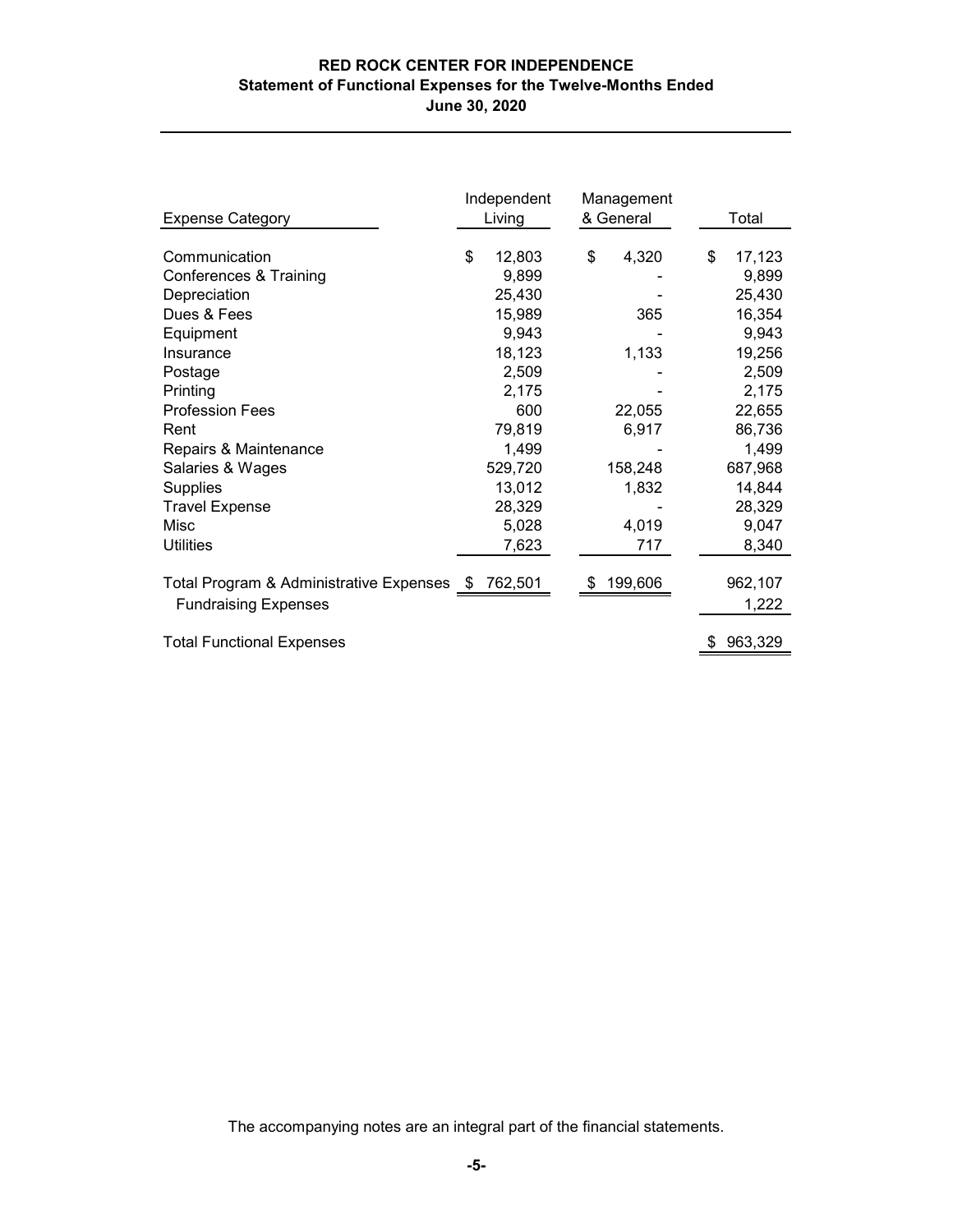### **RED ROCK CENTER FOR INDEPENDENCE Statement of Cash Flows For the Twelve-Months Ended June 30, 2020**

| Cash flows from operating activities                                                    |               |
|-----------------------------------------------------------------------------------------|---------------|
| Cash received from grants                                                               | \$<br>932,284 |
| Cash received from contributions                                                        | 10,254        |
| Cash received from fundraisers                                                          | 2,250         |
| Cash received from other income                                                         | 10,349        |
| Cash paid for program expenses                                                          | (935, 323)    |
| Cash paid for fund-raising                                                              | (1,222)       |
| Net cash provided by operating activities                                               | 18,592        |
| <b>Cash flows from investing activities:</b>                                            |               |
| Purchase of fixed assets (net)                                                          | (10, 270)     |
| Decrease of note receivable                                                             | 14,600        |
| Net cash used by investing activities                                                   | 4,330         |
| Net increase in cash and cash equivalents                                               | 22,922        |
| Cash and cash equivalents, beginning of year                                            | 183,411       |
| Cash and cash equivalants, end of year                                                  | \$<br>206,333 |
| Reconciliation of change in net assets to net<br>cash provided by operating activities: |               |
| Change in net assets                                                                    | \$<br>2,656   |
| Adjustments needed to reconcile change in net assets to net                             |               |
| cash provided by operating activities:                                                  |               |
| Depreciation expense                                                                    | 25,431        |
| Net (gain) loss on asset disposal                                                       | 70            |
| In-Kind Grant Revenue                                                                   | (5, 135)      |
| Changes in operating assets and liabilities:                                            |               |
| (Increase)/decrease in receivables                                                      | (5,783)       |
| Increase/(decrease) in accounts payable                                                 | (4,602)       |
| Increase/(decrease) in payroll liabilities                                              | 5,955         |
| Net cash provided by operating activities                                               | \$<br>18,592  |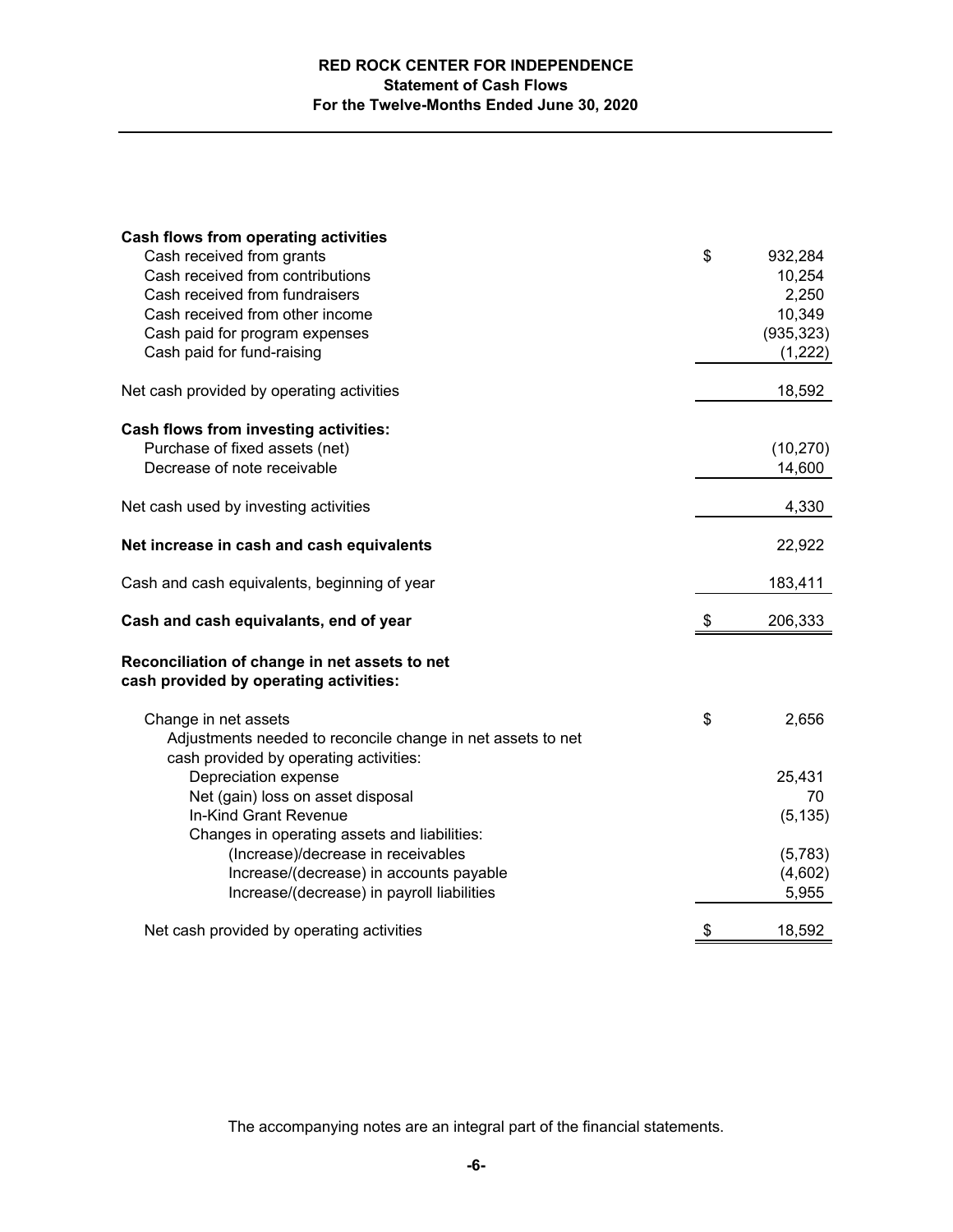# NOTE 1: SIGNIFICANT ACCOUNTING POLICIES

# **Background**

 $\overline{a}$ 

Red Rock Center for Independence (a non-profit organization) was organized under the laws of the State of Utah and began operation on May 30, 1997. The Organization was organized to act as a catalyst and coordinate with civic groups, service organizations, and individuals, as needed, to achieve awareness of issues and needs of people with disabilities and to stimulate a coordinated community effort to actively address those issues/needs, promoting the general welfare and independence of people with disabilities. The Organization is primarily funded by grants through the State of Utah and the Department of Health & Human Services.

# General

The accompanying financial statements of the Red Rock Center for Independence have been prepared in accordance with generally accepted accounting principles which require the use of management estimates and the accrual basis of accounting. Contributions are recorded when received unless susceptible to accrual. Other sources of revenue include government grants, interest and in-kind donations.

# Income Taxes

The Organization is an exempt organization for federal income tax purposes under Section 501(c)(3) of the Internal Revenue Code and is not considered a private foundation. In accordance with tax statute, the Organization's tax returns remain subject to examination for all tax years ended on or after September 30, 2018 with regard to all tax positions and the result reported.

# Basis of Accounting

The accompanying financial statements have been prepared on the accrual basis of accounting in accordance with generally accepted accounting principles in the U.S.

# **Contributions**

In accordance with SFAS No. 116, "Accounting for Contributions Received and Contributions Made," contributions received are recorded as unrestricted, temporarily restricted, or permanently restricted support depending on the existence and/or nature of any donor restrictions.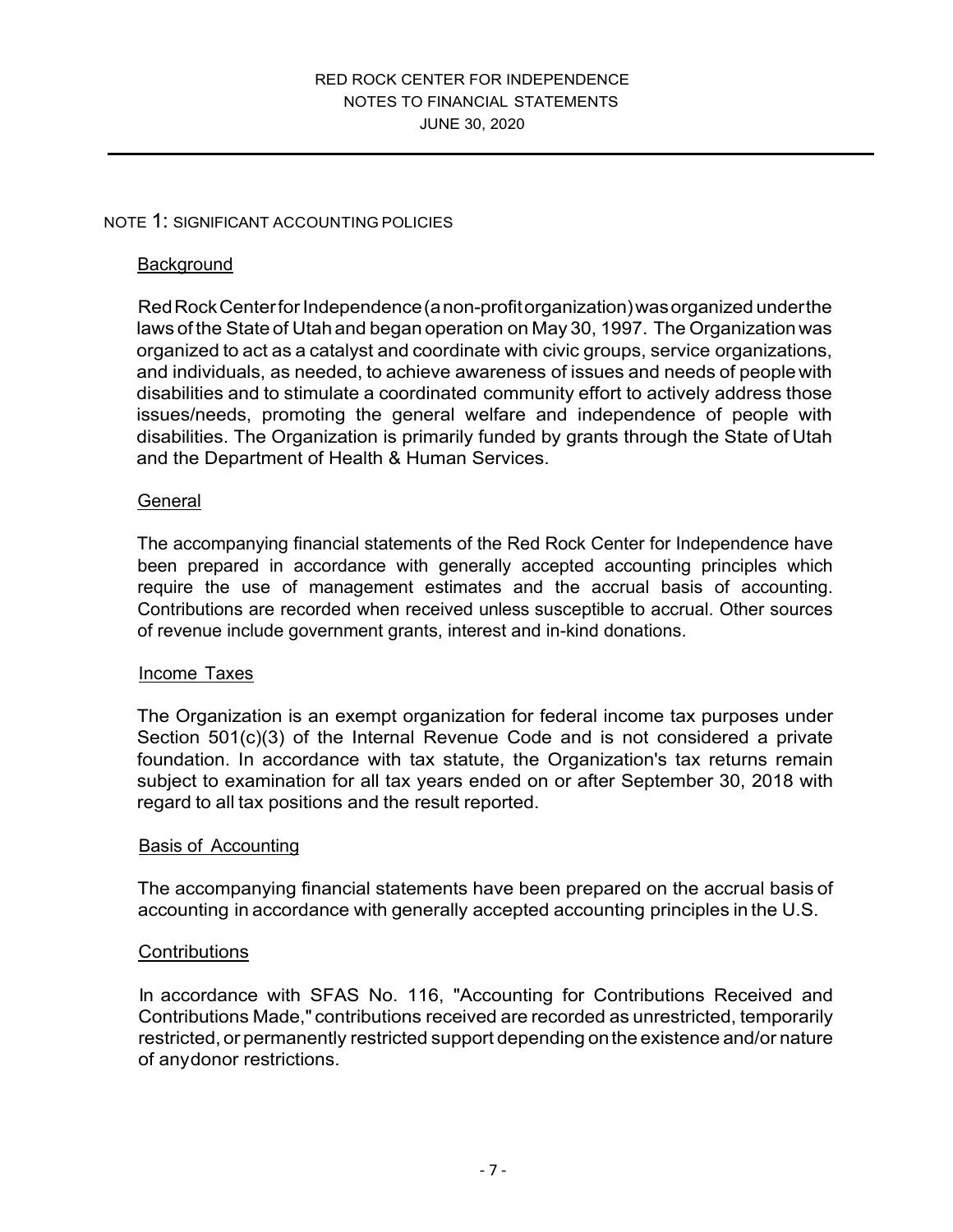# NOTE 1: SIGNIFICANT ACCOUNTING POLICIES (CONTINUED)

### Contributed Services

During the year ended June 30, 2020, the Organization benefited from the services of volunteers. The value of those contributed services did not meet the requirements for recognition and, therefore, has not been recorded.

### **Estimates**

 $\overline{a}$ 

The preparation of financial statements in conformity with generally accepted accounting principles requires management to make estimates and assumptions that affect certain reported amounts and disclosures. Accordingly, actual results could differ from those estimates.

### Cash and Cash Equivalents

For purposes of the statement of cash flows and note 2, the Organization considers all unrestricted highly liquid investments with an initial maturity of three months or less to be cash equivalents.

#### Restricted Cash

Restricted cash is cash held that must be used according to grant or program agreements. All restricted funds are held in non-interest bearing accounts. Unrestricted cash is held in accounts that bear interest. As of June 30, 2020, the Organization had \$-0- in restricted cash.

#### Property and Equipment

The Organization's policy requires all expenditures for property and equipment with a life greater than one year and cost in excess of \$5,000. Purchased property and equipment is recorded at cost and donated equipment is recorded at fair value at the date of the contribution.

Depreciation of property and equipment is provided on the straight-line method over their estimated useful lives as follows:

| <b>Vehicles</b>                 | 5 years      |
|---------------------------------|--------------|
| Equipment                       | $5-10$ years |
| <b>Furniture &amp; Fixtures</b> | $5-10$ years |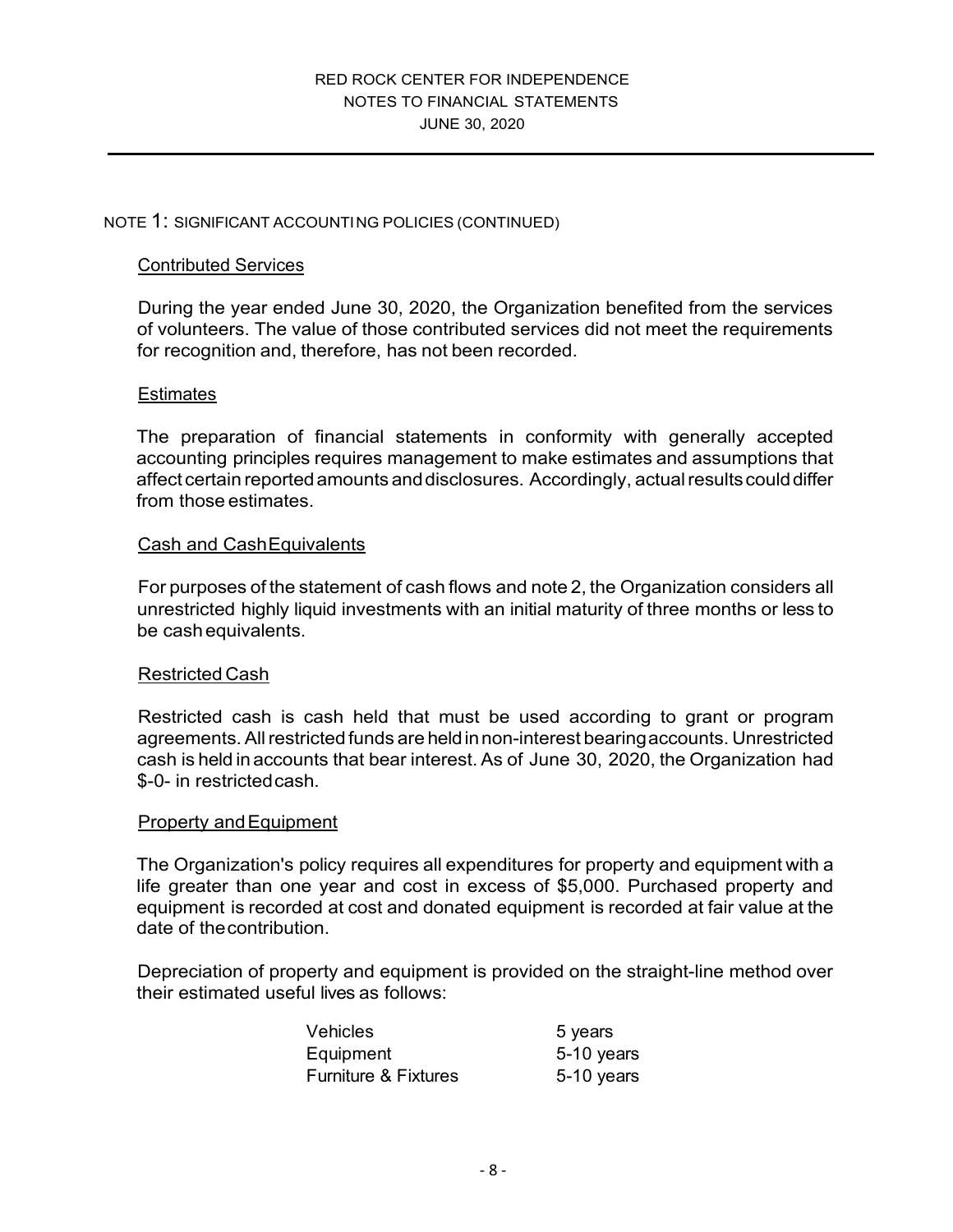# RED ROCK CENTER FOR INDEPENDENCE NOTES TO FINANCIAL STATEMENTS JUNE 30, 2020

# NOTE 1: SIGNIFICANT ACCOUNTING POLICIES (CONTINUED)

# Property and Equipment (Continued)

Maintenance, repairs and renewals, which neither materially add to the value of the property nor appreciably prolong its life, are charged to expense as incurred. Major renewals and betterments are capitalized. Gains or losses on dispositions of property and equipment are included in revenue in the year of disposition.

### Inventory

 $\overline{a}$ 

Office and other supplies are deemed immaterial and not recorded.

### Basis of Presentation

The Organization has adopted the provisions of Accounting Standards Codification 958, Not-For-Profit Entities (ASB 958) Accounting Standards Codification (ASC 958-205). The Organization has also adopted the provisions of Accounting Standards Update (ADU) 2016-14. Under these standards the organization is required to report its financial position, activities and contributions received under two classes: net assets with donor restrictions and net assets without donor restrictions.

# NOTE 2: CASH AND INVESTMENTS

At year end the carrying amount of the Organization's deposits was \$206,333 and the bank balance was \$223,974. All of the bank balance was covered by federal depositor insurance.

# NOTE 3: GRANTS RECEIVABLE

Grants receivable for services provided is \$93,079. The entire balance is due from the Utah State Office of Rehabilitation and has a \$-0- allowance for doubtful accounts.

#### NOTE 4: RELEASE OF DONOR RESTRICTED REVENUE

Total net assets released from grant (donor) restrictions by incurring expenses per the required grant purpose was equal to \$942,454. Remaining donor restricted net asset balance was \$-0- at year-end.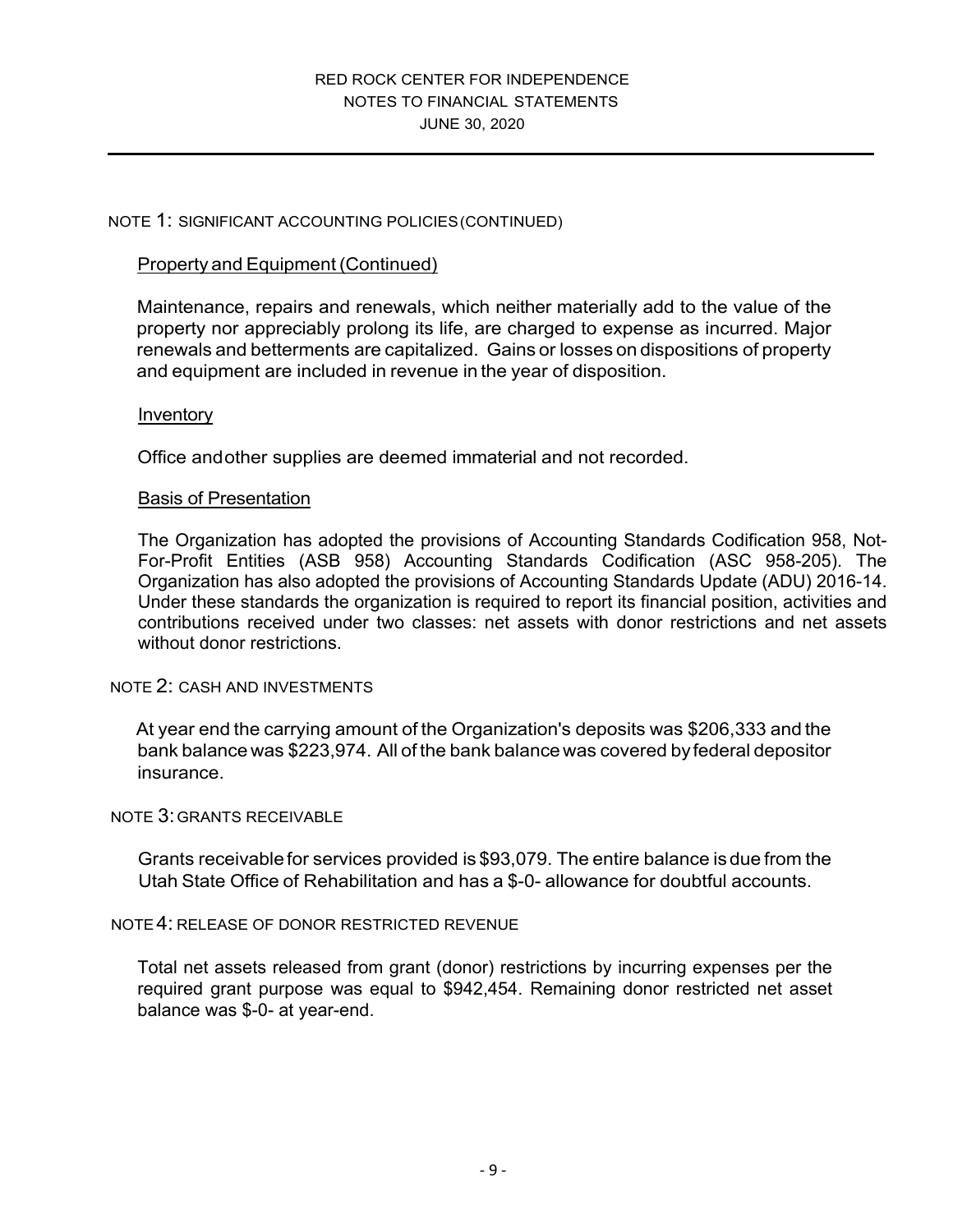#### NOTE 5: PROPERTY AND EQUIPMENT

l

The following table summarizes the changes to fixed assets during the year ended June 30, 2020. Depreciation expense for the year was \$25,430.

|                                     |              | <b>Balance</b><br>6/30/2019 | Additions |           | <b>Disposals</b> |         | <b>Balance</b><br>6/30/2020 |           |
|-------------------------------------|--------------|-----------------------------|-----------|-----------|------------------|---------|-----------------------------|-----------|
| Furniture, Fixtures, & Improvements | 105,751<br>S |                             | \$        |           | \$               | -       | J                           | 105,751   |
| Machinery & Equipment               |              | 91,154                      |           |           |                  |         |                             | 91,154    |
| <b>Vehicles</b>                     |              | 137,105                     |           | 51,350    |                  | (3,099) |                             | 185,356   |
| Total                               |              | 334,010                     |           | 51,350    |                  |         |                             | 382,261   |
| Less Acuumulated Depreciation       |              | (237, 542)                  |           | (25, 430) |                  | 3,030   |                             | (259,942) |
|                                     |              | 96,468                      |           | 25,920    |                  |         |                             | 122,319   |

### NOTE 6: LEASE COMMITMENT

The Organization leases office space in St. George, Utah under a five (5) year operating lease agreement that began October 1, 2013. The Organization renewed the lease for a term of five (5) more years on September 27, 2018. Rent expense for office space for the year ended June 30, 2020 was \$61,080. Monthly lease payments under the lease extension start at \$5,090 per month and will be increased by the greater of 2% annually or the increase shown by the Utah CPI rates as determined by the NAI research annual report. During FY 2019, the rate was \$5,090.

On August 1, 2018 the Organization entered into a five (5) year lease agreement for office space located in Richfield, Utah. Lease payments are \$385.80 per month for the entire term. The lease contains an option to renew for five (5) years with 60 days prior notice, rate to be set at market.

Future minimum operating lease commitments are as follows:

| 2020 | 68,177    |
|------|-----------|
| 2021 | 69.448    |
| 2022 | 69,973    |
| 2023 | 66,115    |
| 2024 |           |
|      | \$273,712 |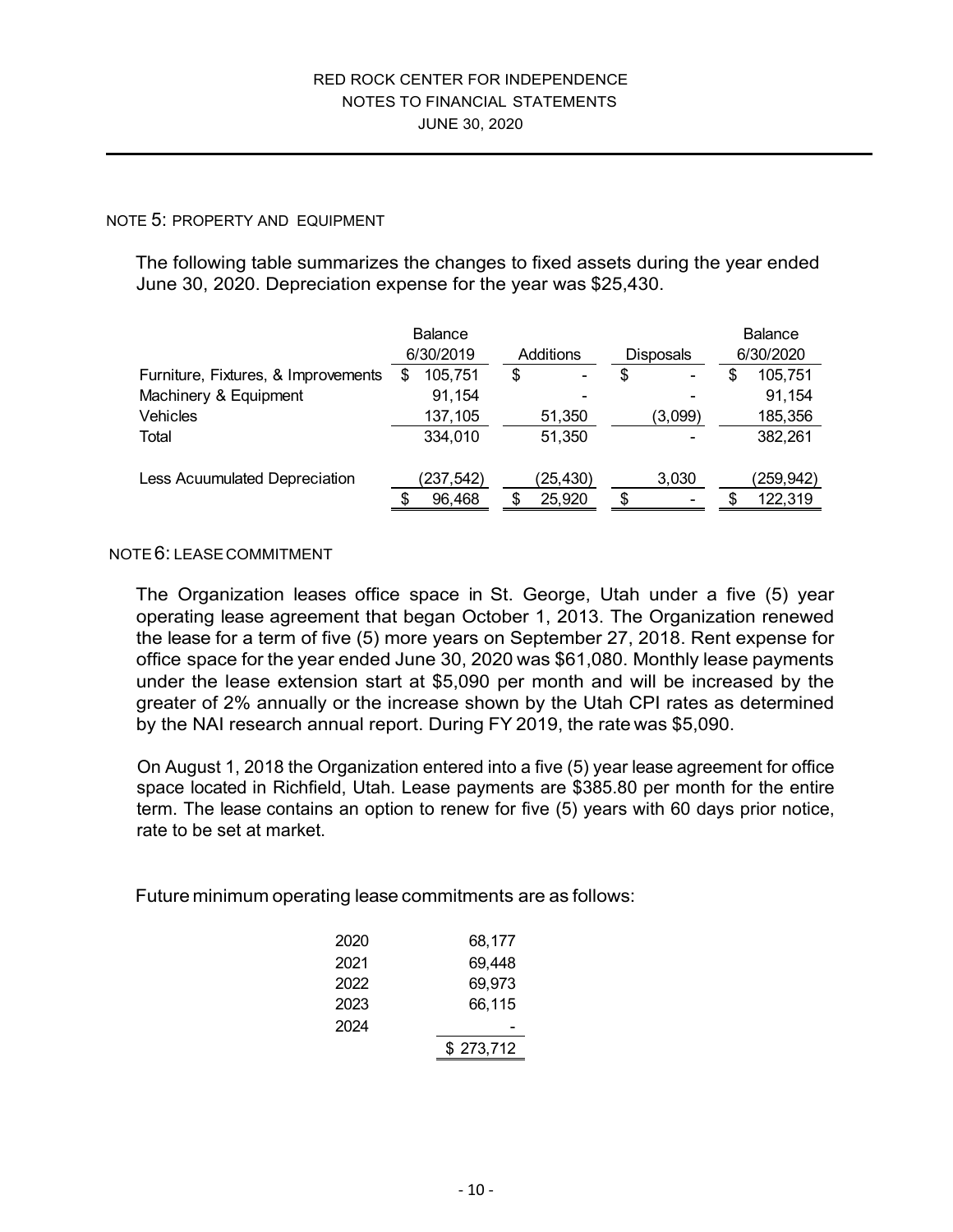## NOTE 7: RETIREMENT PLAN

l

The Organization has established a 401(K) plan. Based on the plan document the Organization makes a five percent profit sharing contribution of the gross pay of eligible employees into the individuals account held at Massachusetts Mutual. The plan also allows for salary deferral for eligible employees. Employees are considered eligible after one (1) year of service where the employee performed 500 hours of service. Employees are always 100% vested in all contributions made to their accounts.

For the twelve-month period ended June 30, 2020 employer contributions to retirement plans totaled \$26,920.

# NOTE 8: RISK MANAGEMENT

The Organization is exposed to various risks of loss related to torts; theft of, damage to, and destruction of assets; errors and omissions; injuries to employees; and natural disasters. The Organization maintains insurance for auto liability, employee dishonesty and general liability through private insurance companies. Worker's Compensation is carried through the State Worker's Compensation Fund.

# NOTE 9: CONCENTRATION OF SERVICE REVENUE

Over 90% of the revenue generated at the Organization is derived from grant sources through the State of Utah and the Department of Health & Human Services. Loss of this support would have a materially adverse effect on the Organization's ability to continue operations. The current contracts terminate on 6/30/2021 and 9/30/2022 respectively. They are both expected to be renewed at the appropriate time.

#### NOTE 10: RELATED PARTY

The Organization made immaterial disbursements for repair services which were provided by the executive director's spouse. In addition, the Organization also has one staff member who is the daughter of a board member.

#### NOTE 12: MANAGEMENT REVIEW

Management has evaluated subsequent events through the issuance date of the report.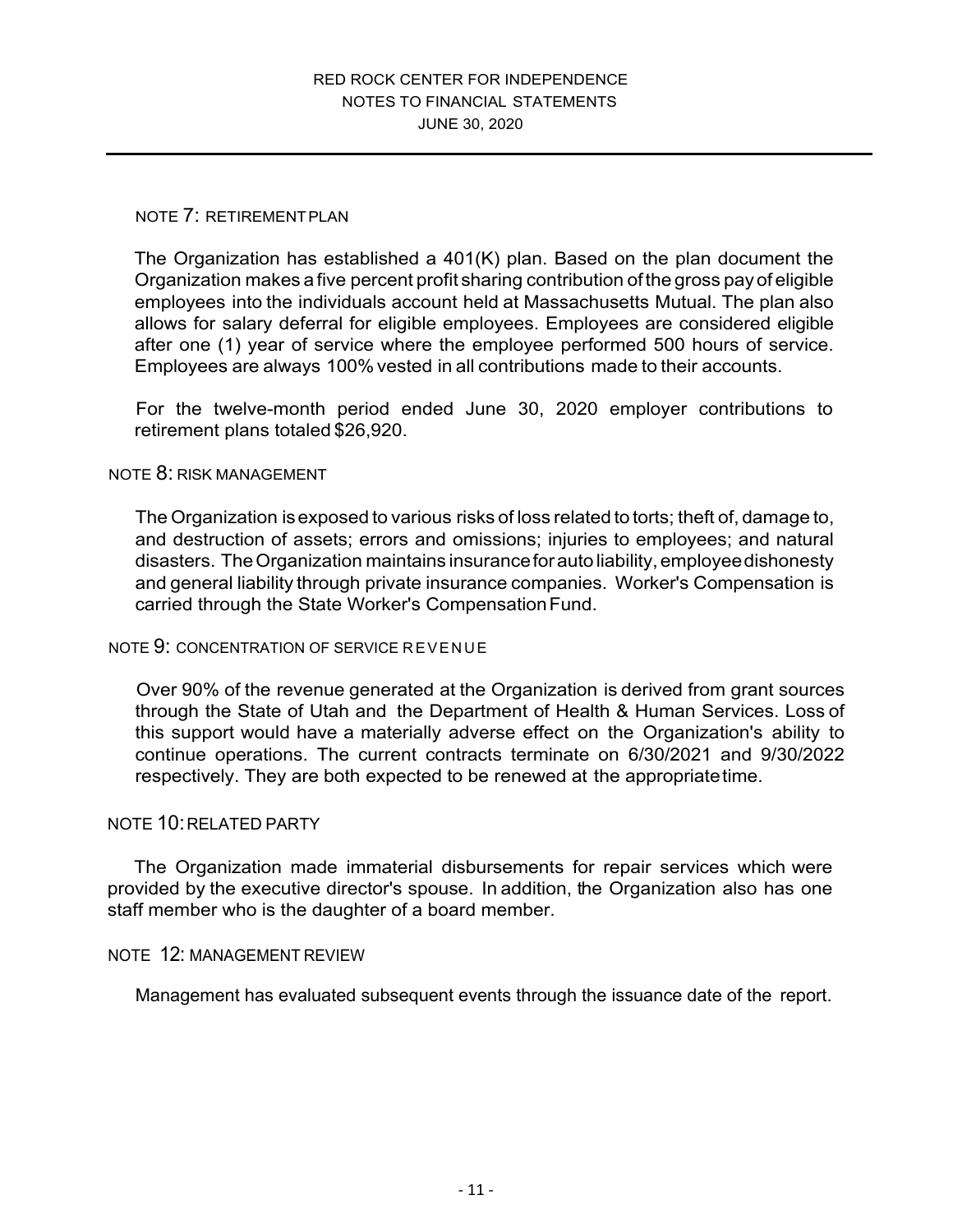# HAFEN BUCKNER

**Certified Public Accountants 90 East 200 North** 

 **St. George, UT 84770 hbeg.com (435) 673-6167** 

#### **INDEPENDENT AUDITOR'S REPORT ON INTERNAL CONTROL OVER FINANCIALREPORTING AND ON COMPLIANCE AND OTHER MATTERS BASED ON AN AUDIT OF FINANCIAL STATEMENTS PERFORMED IN ACCORDANCE WITH** *GOVERNMENT AUDITING STANDARDS*

To the Board of Directors Red Rock Center for Independence

We have audited, in accordance with the auditing standards generally accepted in the United States of America and the standards applicable to financial audits contained in *Government Auditing Standards* issued by the Comptroller General of the United States, the financial statements of Red Rock Center for Independence (a nonprofit organization), which comprise the statement of financial position as of June 30, 2020 and the related statements of activities, and cash flows for the year then ended, and the related notes to the financial statements, and have issued our report thereon dated November 13, 2020

#### **Internal Control Over Financial Reporting**

In planning and performing our audit of the financial statements, we considered Red Rock Center for Independence's internal control over financial reporting (internal control) to determine the audit procedures that are appropriate in the circumstances for the purpose of expressing our opinion on the financial statements, but not for the purpose of expressing an opinion on the effectiveness of Red Rock Center for Independence's internal control. Accordingly, we do not express an opinion on the effectiveness of Red Rock Center for Independence's internal control.

A *deficiency in internal control* exists when the design or operation of a control does not allow management or employees, in the normal course of performing their assigned functions, to prevent, or detect and correct, misstatements on a timely basis. A *material weakness* is a deficiency, or a combination of deficiencies, in internal control, such that there is a reasonable possibility that a material misstatement of the entity's financial statements will not be prevented, or detected and corrected on a timely basis. A *significant deficiency* is a deficiency, or a combination of deficiencies, in internal control that is less severe than a material weakness, yet important enough to merit attention by those charged with governance.

Our consideration of internal control was for the limited purpose described in the first paragraph of this section and was not designed to identify all deficiencies in internal control that might be material weaknesses or significant deficiencies. Given these limitations, during our audit we did not identify any deficiencies in internal control that we consider to be material weaknesses. However, material weaknesses may exist that have not been identified.

**Compliance and Other Matters** As part of obtaining reasonable assurance about whether Red Rock Center for Independence's financial statements are free from material misstatement, we performed tests of its compliance with certain provisions of laws, regulations, contracts, and grant agreements, noncompliance with which could have a direct and material effect on the determination of financial statement amounts. However, providing an opinion on compliance with those provisions was not an objective of our audit, and accordingly, we do not express such an opinion. The results of our tests disclosed no instances of noncompliance or other matters that are required to be reported under *Government Auditing Standards.*